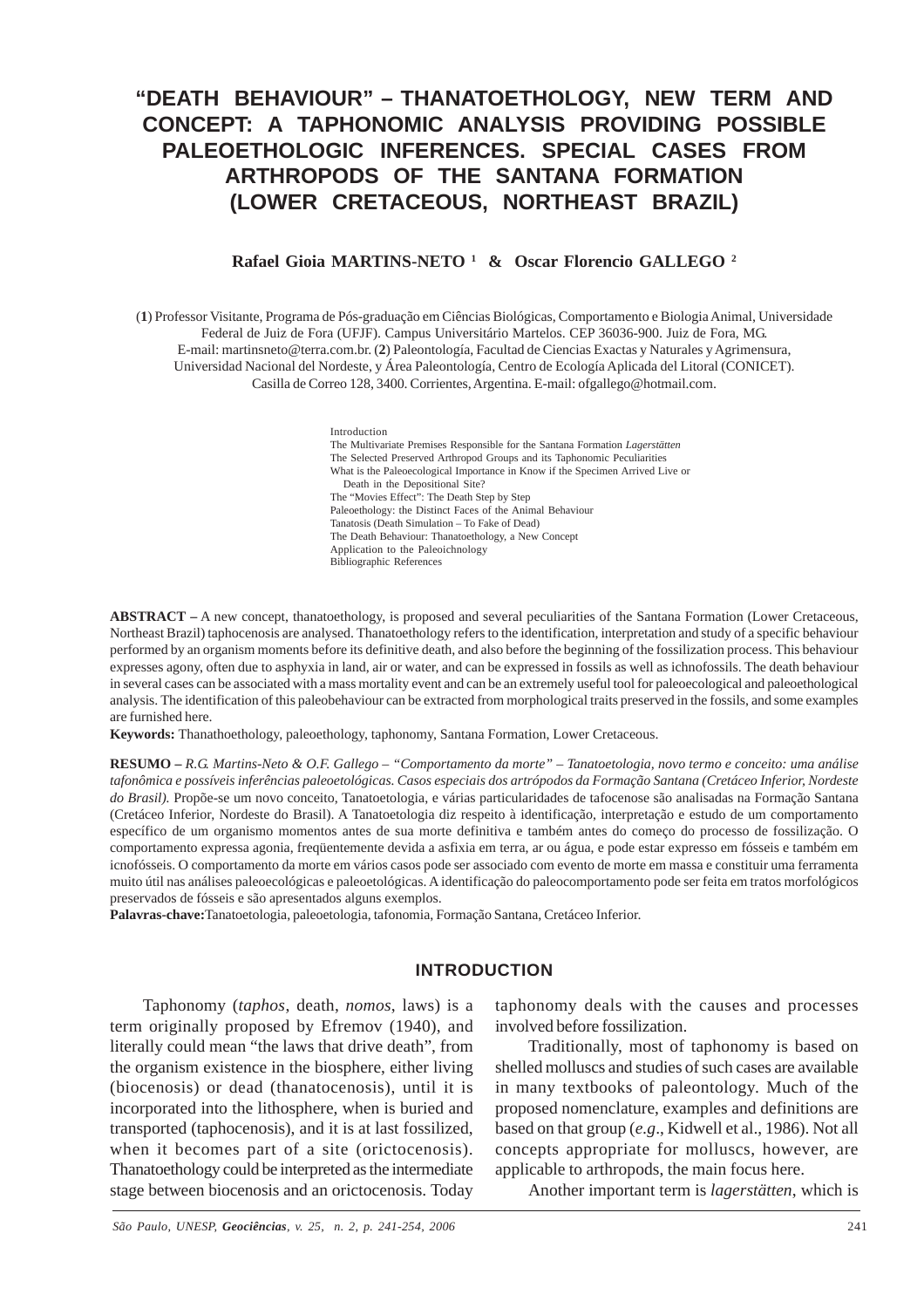a german term defining a paleontological site formed under very special geological conditions. Classic examples include the Solenhofen limestone from the german Jurassic, the Messel shale from the german

Eocene, and the Santana Formation limestone (Araripe Basin, Lower Cretaceous of Northeast Brazil). All are famous for the preservational excellence of their fossils.

# **THE MULTIVARIATE PREMISES RESPONSIBLE FOR THE SANTANA FORMATION** *LAGERSTÄTTEN*

Several chemical and physical factors are responsible for a well-preserved and intact fossil specimen. The main ones are: transport distance (*td*), floatation time (*ft*), decay rate (*dr*), mineralisation rate (*mr*), and sedimentation rate (*sr*).

The transport distance (*td*) depends on several possible variations of the water flux (if terrestrial) and wind velocity (if aerial), as well as the charge of the flux, terrain topography, inclination, barriers, vegetation, and precipitation rate. Simplifying to the minimal variable, the transport distance may be simplified in terms of long (*a*), middle (*b*), and short (*c*).

The floatation time (*ft*) depends on several characteristics of the water body: salt concentration,  $O<sub>2</sub>$ quantity, surface resistance, density, pH, temperature, depth, size, presence of minerals, and presence of debris. The floatation time also depends on the organism: if it is hard, slight, pointed, flat, delicate, big, small, and especially if it arrived alive or dead (if alive, for example, the organism will fight against asphyxia and try to get out of the water body by swimming, jumping or flying). Simplifying, we can reduce the floatation time to long (*d*), middle (*e*) and short (*f*).

The decay rate (*dr*) depends on several characteristics of the water body: microorganism quantity, presence or absence of anoxia in the bottom, presence, absence and quantity of specific minerals in the water body, and so on. Simplifying, we can reduce the decay rate to: high (*h*), middle (*m*) and low (*l*). The same can be applied to the mineralisation rate (*mr*), as well as the sedimentation rate (*sr*).

The floatation time (*ft*) combined with the transport distance (*td*) produces a final product (the collected fossil), which can be reduced and simplified to six variables: totally articulated (*ftd*), semi**-**articulated (*fte*), totally unarticulated (*ftf*), totally fragmented (*tda*), semi**-**fragmented (*tdb*) and unfragmented (*tdc*). Attributing hypothetical values to the variables it may be considered that  $ftd = 0$ ,  $fte = 0.5$ ,  $ftf = 1$ ,  $tda = 0$ ,  $tdb = 0.5$ , and  $tdc = 1$ . It seems to be coherent, because an unfragmented specimen (*ft* value 0) implies that flotation time is minimal to prevent or begin the fragmentation process.

On the other hand, a totally articulated specimen  $(td = 0)$  implies that the transport distance is minimal (if terrestrial) or fast (if aerial) to prevent or begin the

abrasion process by transport. So, the flotation time and transport distance can be hypothetically closely related, and the possible relations may be expressed as follows (remembering that *tda* implies that the specimen was totally destroyed by the transport): *tdc + ftd* = 0 (unfragmented and articulated – Figure 1CA);  $tdb + fte = 1$  (semi-fragmented and semi-articulated – Figure 1CI);  $tdc + fte = 0.5$  (unfragmented and semiarticulated – Figure 1CB);  $tdb + ftd = 0.5$  (semifragmented and articulated, Figure 1CJ);  $tdc + ft = 1$ (unfragmented and unarticulated, Figure 1CD); *tdb +*  $ftf = 1.5$  (semi fragmented and unarticulated, Figure 1CE). The schematic diagram of these combined data is furnished in the Figure 1A.

The decay rate (*dr*) combined with the mineralisation rate (*mr*) produces a final product (the collected fossil), which can be reduced and simplified to six variables, as follow: undecomposed (*drg*), semidecomposed (*drh*), totally decomposed (*dri*), unmineralised (*mrj*), semi-mineralised (*mrk*), and totally mineralised (*mrl*). Attributing hypothetical values to the variables it may be consider that  $drg = 0$ ,  $drh = 0.5$ ,  $dri = 1$ ,  $mri = 1$ ,  $mrk = 0.5$ , and  $mrl = 0$ . Admitting that, if either  $dri = 1$  or  $mri = 1$ , it implies that simply the specimen no more exist (the specimen was totally destroyed by decaying and/or the specimen was not fossilized). On the other hand, if *dr* > *mr* the chances of a good preservation are minimal; so the variables can be restricted to  $drh + mrk = 1$  (semi-decomposed and semi-mineralised),  $drg + mrl = 0$  (undecomposed and totally mineralised),  $drh + mrl = 0.5$  (semidecomposed and totally mineralised), *drg* + *mrk* = 0.5 (undecomposed and semi-mineralised).

Note that all figured specimens (Figure 1C) virtually exhibit no signal of decomposition and they are also totally mineralised. The fragmentation as well as the articulation degree does not necessarily imply poor mineralisation or high organic decay levels. Sometimes, a poorly preserved specimen is merely a collecting problem (part of the specimen in the counterpart of the slab, for example).

As traditionally has been pointed out in the literature, rapid burial could be responsible for exceptional preservation. Bate (1972) noted the excellent state of preservation of ostracods from the Santana Formation, believing that they probably had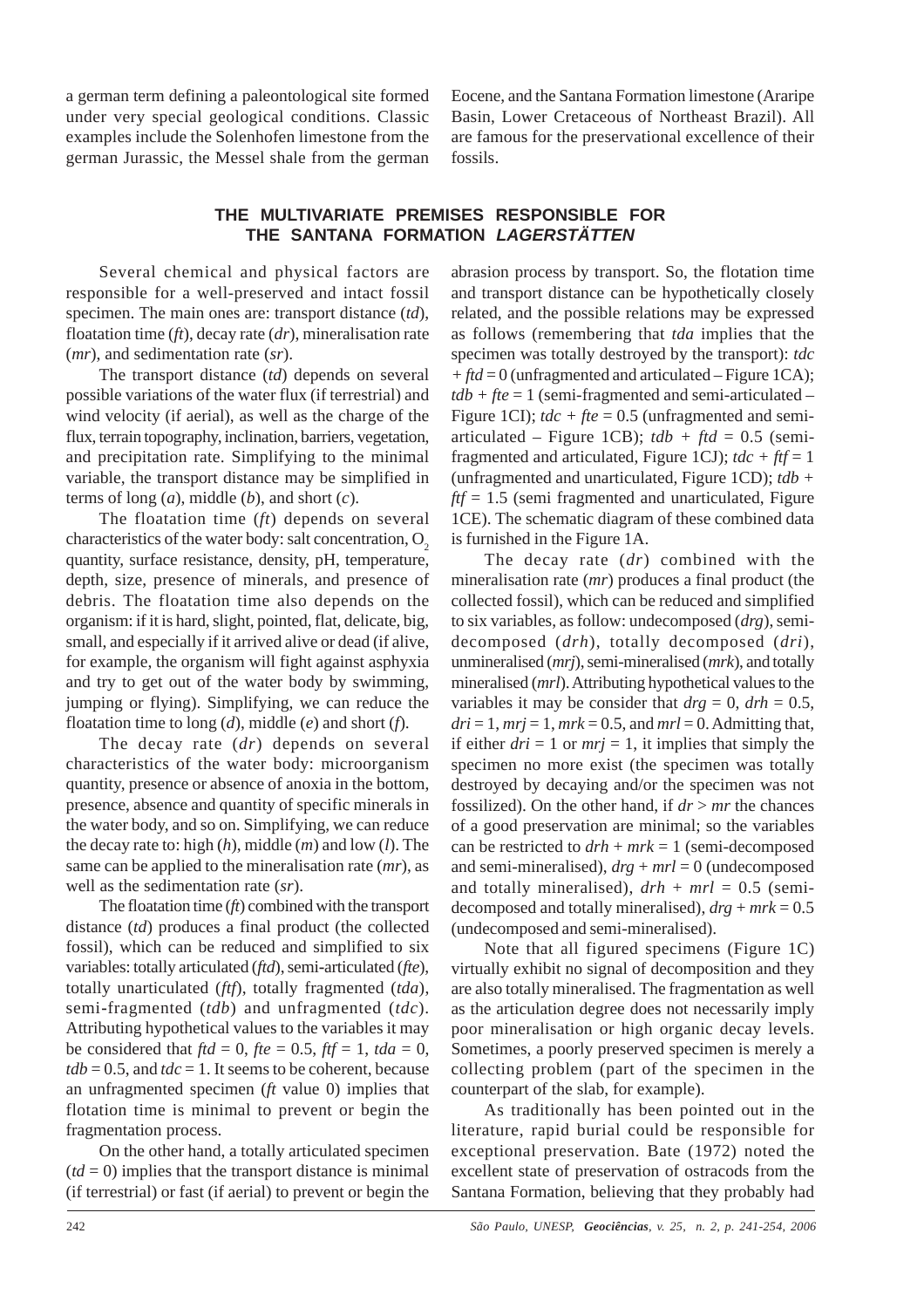

**FIGURE 1. A**: pictorial scheme exhibiting the possible combinations evolving the main premises responsible for the Santana Formation *lagerstätten*. **B**: the inferred preservation/fragmentation steps applied for the Santana Formation Ensifera. **C**: the same for the Santana Formation Caelifera. All figured specimens from Martins-Neto (1991, 2003).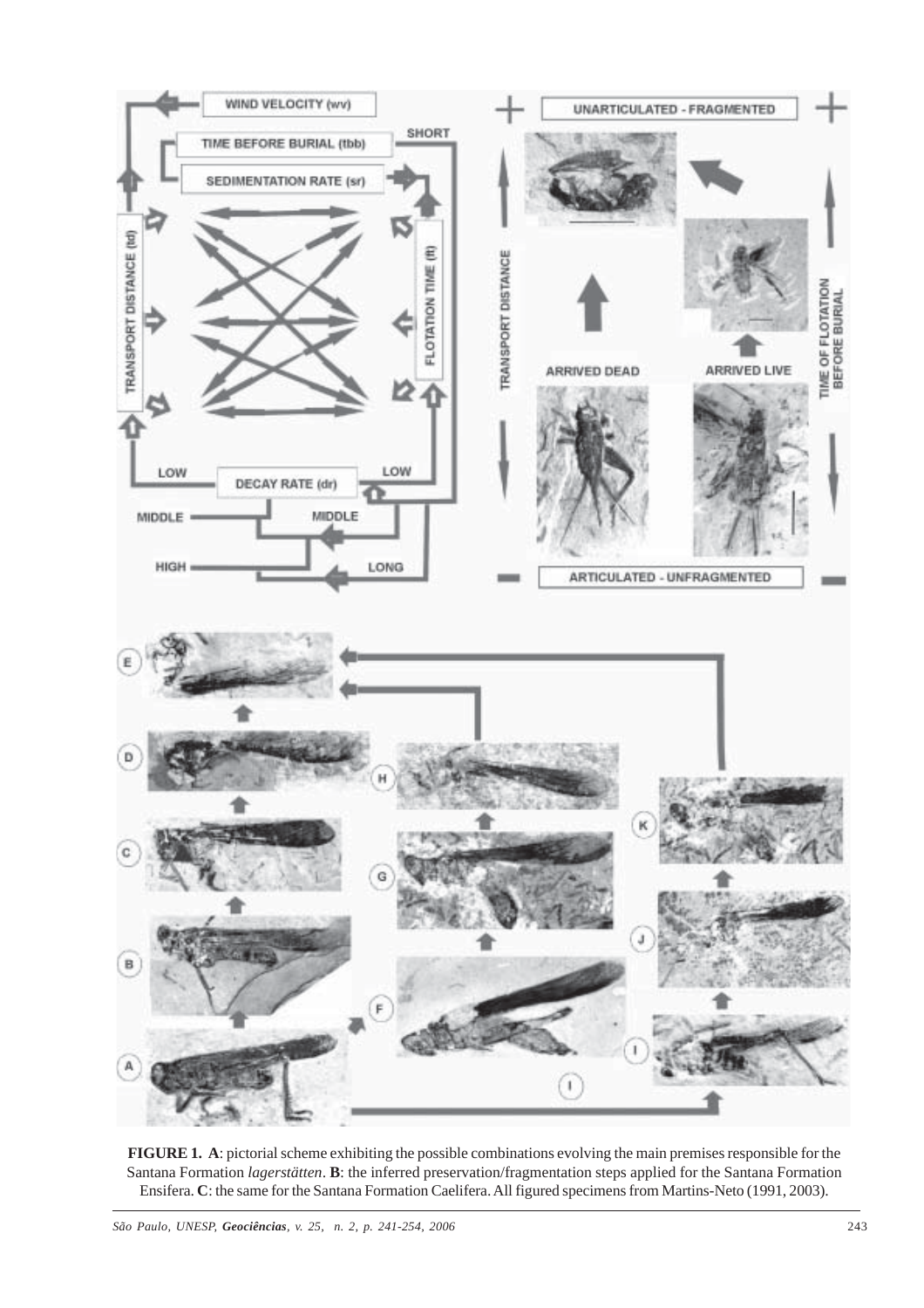been suddenly buried, suffered rapid asphyxia and the phosphate salts derived from the decaying fish could enable the rapid substitution of calcium carbonate and chitin by apatite.

It is perfectly plausible to admit that exceptional physical and chemical conditions are requested for equally exceptional preservations, as pointed by Seilacher (1970). Another traditional inferred prerequisite for these cases refers to anoxia. Allison (1988), through experiences with extant invertebrates, had demonstrated that rapid burial, as well as anoxia, effectively diminishes the decay rate, but surely not stop it. In his opinion, the unique way stopping the decay is through the mineralisation, and some diagenetic reactions, as the formation of the pyrite and calcium carbonate, may occur within of weeks or months after the burial, and before the occurrence of the conspicuous decay of the organism.

In the case of the insects from the Santana Formation, the rapid burial hypothesis could be probable as well as a possible anoxia existence, what is plausible and could contribute for a slow decaying of the specimens, at the same time of diagenetic reactions (substitution of the chitin by apatite, for example), definitively interrupting the decaying process and furnishing an exceptional preservation, somewhat similar to the Eocenic preserved fauna from Messel, Germany (Franzen, 1985).

# **THE SELECTED PRESERVED ARTHROPOD GROUPS AND ITS TAPHONOMIC PECULIARITIES**

Grasshoppers (Locustopsidae), crickets (Grylloidea) and hopes (Elcanidae) are the dominant insects from the Santana Formation (in number of named species, as well as number of collected specimens). This specific fauna, except Grylloidea, contrary to the other represented groups, are very peculiar, because quite all analysed specimens are preserved in natural *postmortem* position (wings in a rest position, overlapped),

well preserved (several intact ones) and totally articulated, three-dimensional. A little parcel exists with some part of the body lacking (generally the head and the legs), and other equivalent part just with the wings alone or some body fragment (summarised in Table 1). Indeed in the former case, the wings are still in rest position, sometimes slightly dislocated, which is perfectly compatible with a short transport.

**TABLE 1.** Santana fossil stages of detected fragmentation and articulation degree.

| td  | n   | dr. | mar | total | <b>Classification</b> | <b>Characteristics</b>                    |
|-----|-----|-----|-----|-------|-----------------------|-------------------------------------------|
| Ű   |     |     |     | Ð     | <b>STAGE I</b>        | INTACT(*)                                 |
| 0   | 0.5 |     |     | 0.5   | <b>STAGE II</b>       | Unfragmented, partially articulated (**)  |
| 0.5 |     |     |     | 0.5   | <b>STAGE III</b>      | Partially fragmented. Articulated (***)   |
| 0.5 | 0.5 |     |     |       | <b>STAGE IV</b>       | Partially fragmented and articulated (*** |
|     |     |     |     |       | <b>STAGE V</b>        | Totally destroyed                         |

td, transport distance. ft, floatation time, dr, decay rate, mr, mineralisation rate.

\*- all appendages preserved.

\*\* - loss of some appendages.

\*\*\* - intact, although some parts of the specimen exhibiting some mechanic degree of damage.

\*\*\*\* - isolated peaces of the specimen and also exhibiting some mechanical degree of damage

When an insect die debating in the water, the fossilization position is totally distinct, with the wings expanded and legs far from the body. The other elements of the paleoentomofauna are preserved in a more common way, with open wings (asphyxia signal), including the crickets, which had occupied – and occupies today – the same niches of the grasshoppers, implicate that, more than a simple asphyxia, the mass mortality of these grasshoppers (and also hopes) was conditioned by a situation of environmental stress.

So, the final product from Santana Formation may be reduced as showed in Table 2 (fixing *dr* = 0 and  $mr = 0$ , *i.e.*, well preserved: *dr* low, *mr* high).

The fossil grasshopper from the Araripe exhibits at least four of the proposed stages of detected fragmentation and articulation degree (of five possible), exampled in Figure 1C. The preservation of the Stage I (Figure 1CA) is possible when the specimen is intact, totally articulated and, in the case of the Santana Formation, also in a natural *post-mortem* position (wings in a rest position). From this stage derives two substages: (a) predation, when another organism destroys part of the specimen, before or during the deposition, and (b) collecting problems, when part of the specimen is destroyed merely by inaccurate collecting. In Figure 1CC, the specimen could be stated in the Stage II, but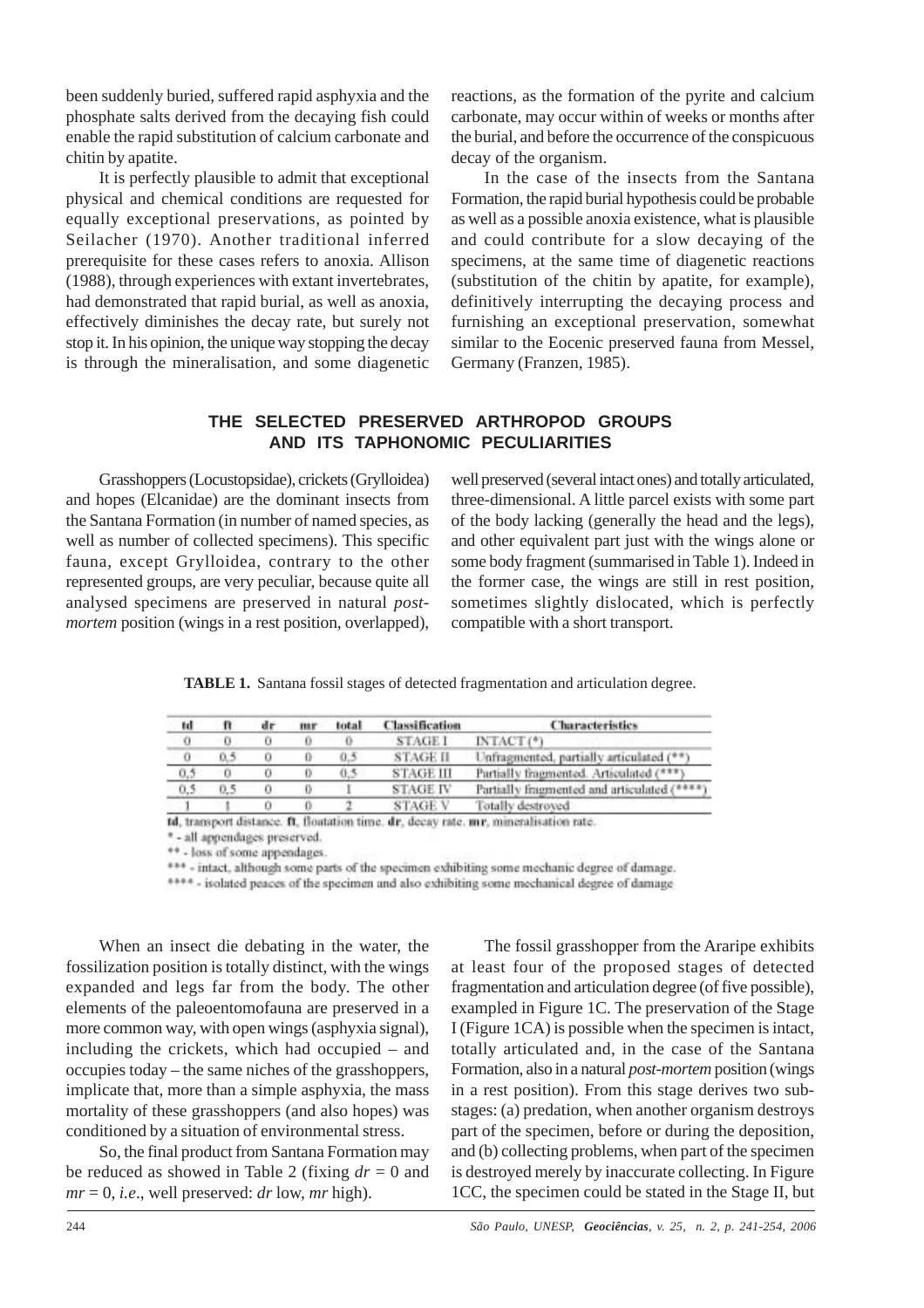**TABLE 2.** Distributional pattern of fragmentation and preservation degree of collected Caelifera from Santana Formation. Data from Martins-Neto (1990a, b, 1995b, 1998b, 2001, 2003).

| <b>FAMILY</b>     | <b>GENERA</b>        | SN | <b>SPN</b> |            | <b>STAGE I</b> |            | <b>STAGE II</b> |            | <b>STAGE III</b> |            | <b>STAGE IV</b> |      | H **<br>$(mm)^*$ |
|-------------------|----------------------|----|------------|------------|----------------|------------|-----------------|------------|------------------|------------|-----------------|------|------------------|
|                   |                      |    |            | <b>SPN</b> | 54             | <b>SPN</b> | $\frac{1}{2}a$  | <b>SPN</b> | 76               | <b>SPN</b> | 56              |      |                  |
| Locustopsidae     | Cratozeunerella      | 6  | 10         |            | 10             |            | t0              | 6          | 60               | $2 -$      | 20              | 26.5 | E                |
|                   | Cratolocustopsis     |    |            |            | 25             |            | 25              |            | 25               |            | 25              | 18.6 | B                |
|                   | Zessima              |    | 15         |            | 66             |            | 20              |            | 33.4             | 6          | 40              | 26.0 | S                |
|                   | LOCUSTIVE            |    |            | n          | $\Omega$       |            | 100             | ū          |                  |            | 0               | 15.5 | S                |
| Bourctidae.       | Bouretia             |    | 6          | o          | $\Omega$       |            | 6.6             | o          | л                |            | 83.4            | 42.0 | $\mathbf{B}$     |
| Araripelocustidae | Araripelocustic      |    |            |            | 33.3           |            | 33.3            |            | 33.3             | ø          | Ü               | 22.5 | F                |
| Tridactylidae     | <b>Cratodactylus</b> |    | 14         | 10         | 71.1           |            | 28.9            |            |                  |            | o               | 10   | M                |
| TOTAL             |                      | 21 | 54         | 14         |                | 13         |                 | 13         |                  | 14         |                 |      |                  |
| %                 |                      |    |            | 26.0       |                | 24.0       |                 | 24.0       |                  | 26.0       |                 |      |                  |

SN, species number. SPN, specimens number, WL, wing length. H, habitat. F, forest zone. B, bushy zone. S, shrub zone. M, lake margin.

seemly its abdomen was lost by predation. On the other hand, in Figure 1CJ the specimen could be stated in the Stage I, including the antenna preserved. The missing, apparently damaged parts could be preserved in the counterpart, characterising a mere collecting problem. The Stage II (Figure 1CB) is characterized by the partial loss of the appendages (*e.g*., antenna and legs), what happen in few hours in extant grasshoppers before the death. In the Stage III (Figure 1CD), all the appendages are lost, the head fall and the body begin the decay process, culminating in the Stage IV (Figure 1CE), when just isolated wings are preserved or other isolated parts (as, for example, isolated fore legs). The next stage (V) could be characterised by the total fragmentation of the wings.

The exemplified stages in the Figure 1C could reflect variable periods of floatability of the specimens, before their final deposition and/or rapid transport by winds (passive or active). Quite all specimens arrived dead to the depositional site, with a minimal transport (very probably by the wind action).

Not only the grasshoppers and hopes (Elcanidae) exhibits these taphonomic peculiarities, but also several Neuroptera groups (Martins-Neto, 2002).

The named grasshopper and the state of preservation and fragmentation, based on the analysis discussed above, are exhibited in Table 2. The total collected grasshopper specimens reveal a uniform distribution for all stages (*ca.* 25 % in each stage). However, each genus has a particular degree of fragmentation/preservation, according with its inferred habitat and size (Martins-Neto, 2002). *Cratodactylus*, for example, a small type of grasshopper, which inhabits today the lakes boundaries, exhibits a distribution pattern concentrated at the Stage I (71.1 % of the collected specimens). On the other hand, *Bouretia*, a big sized grasshopper, which probably inhabited the forest zone, have 83.4% of the collected specimens concentrated at the Stage IV (isolated legs), as exemplified in Figure 3A.

*Cratozeunerella* have collected specimens concentrated at the Stage II (60%) and Stage III (20%), having an also inferred niche at a possible forestal zone (Martins-Neto, 2002). *Zessinia*, which inferred niche could be a shrub zone (Martins-Neto, 2002), have concentrated collected specimens also at the stages III (33.4%) and IV (40%), and also similarly sized as *Cratozeunerella* specimens. *Cratolocustopsis* have virtually the same distributional pattern of the whole Caelifera (25% of the collected specimens in each stage) and, perhaps for the *Araripelocusta* specimens could be identical, despite the low number of collected specimens (just three). As result the following distributional pattern (for Caelifera) is envisaged: Stages I and II – *Cratodactylus* specimens (100%); Stages III and IV – *Bouretia* (83.5%), *Cratozeunerella* (80%) and *Zessinia* (73.5%) specimens. The distributional pattern of *Cratolocustopsis*, *Araripelocusta* and *Locustrix* specimens (which are poorly sampled) remains indefinite.

This is implying that the grasshopper assemblage, notably diverse, came from also diverse niches and habitats and the distance transport rather than floatation time is the main responsible by the fragmentation degree. All collected specimens exhibits characteristics, which allow to conclude that arrived dead to the depositional site (wings in a rest position, a natural *postmortem* display). All collected specimens exhibits a high degree of preservation, indicating that the mineralisation rate is high, as well as the decay rate is low. So, groups which live closest to the depositional site (*e.g*., *Cratodactylus*) are rather concentrated in the stages I and II, and groups which live far from the positional site (*e.g*., *Cratozeunerella* and *Zessinia*) are rather concentrated into the stages III and IV. The most plausible taphonomic process for the Santana Formation grasshoppers is schematised in Figures 2D, E.

For the crickets from the Santana Formation the taphonomic history is quite distinct. The collected number of specimens is very greater and, contrary to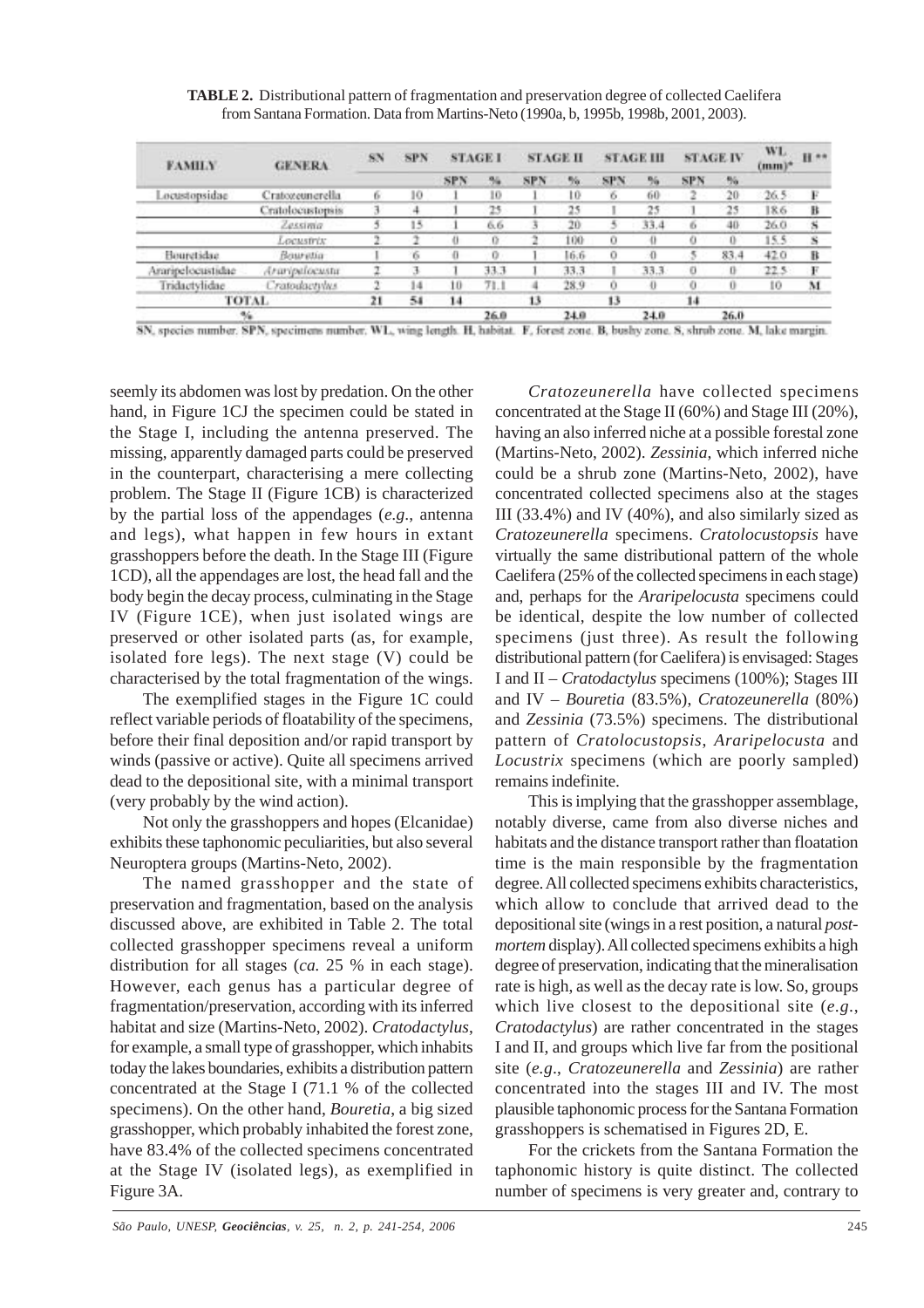

**FIGURE 2. A, B**: The "movies effect". **C-G**: the possible explanation for the exceptional preservation of the Santana Formation arthropods – rapid burial at land (**B**) and at water (**C**), toxic gases inhalation (**D**), transport distance (**E**), aerial and terrestrial transport combined (**F**), muddy flow (**G**). All figured insect specimens from Martins-Neto (1991, 2003); spider specimens from SBPr collection; stage in life of grasshopper (**D**) modified and adapted from Blackenburry (2003), just for illustration.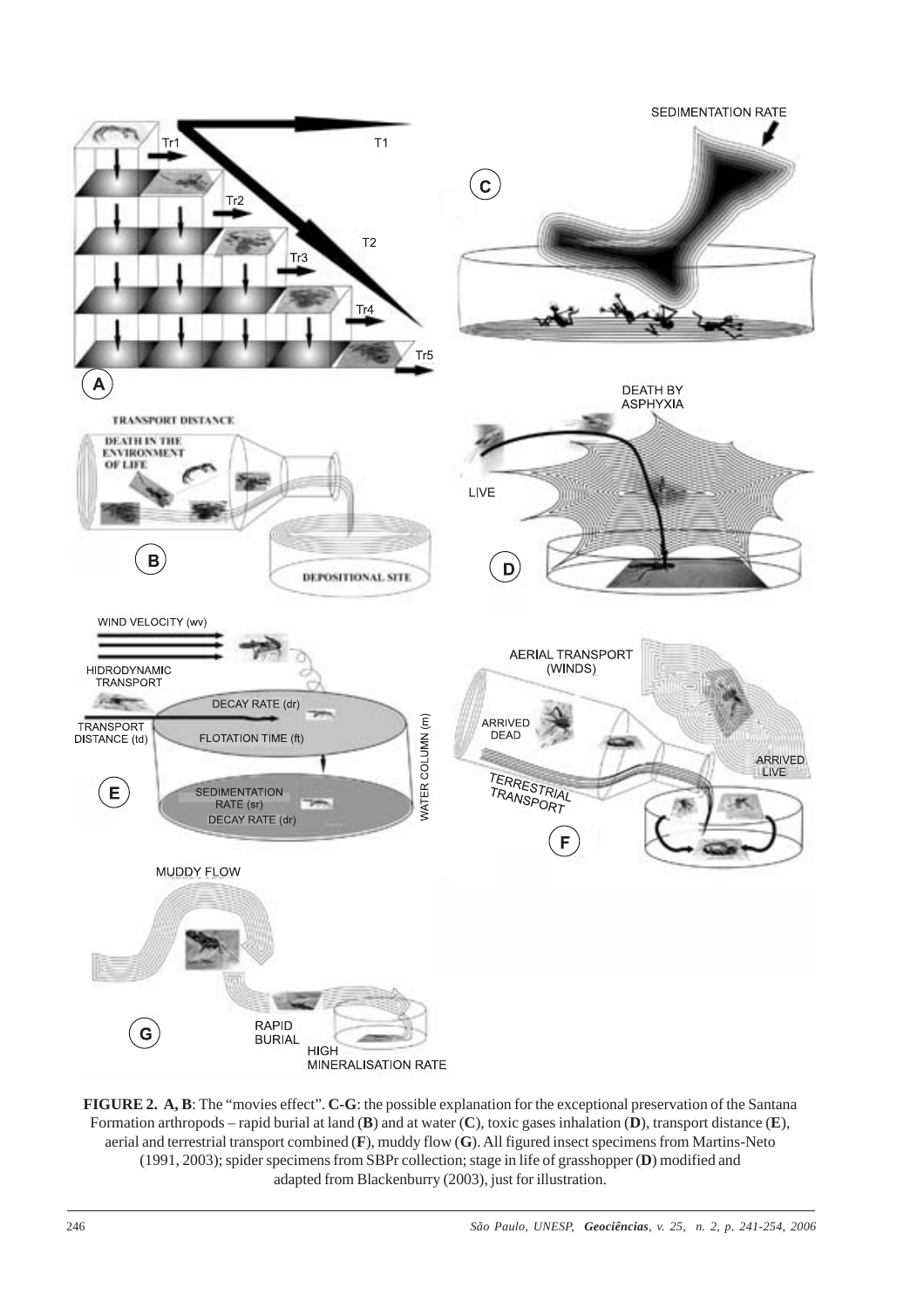the former analysed case, quite all specimens arrived live to the depositional site (wings not in a rest position, except Elcanidae). Contrary to the Caelifera preservation/fragmentation pattern, which is equally distributed to the stages, the Ensifera exhibits a conspicuous concentration at the stages III (50%) and II (34%). Genus by genus this tendency is the same (see Table 3). Note that all of the rare species (less than three collected specimens) are represented quite exclusively by isolated wings (Stage IV).

**TABLE 3.** Distributional pattern of fragmentation and preservation degree of collected Ensifera from Santana Formation. Data from Martins-Neto (1987, 1991a, b, 1992, 1995a, 1998a).

| <b>FAMILY</b>    | <b>GENERA</b>          | śΝ | <b>SPN</b> | <b>STAGE I</b> |                | <b>STAGE II</b> |      | <b>STAGE III</b> |      | <b>STAGE IV</b> |      |
|------------------|------------------------|----|------------|----------------|----------------|-----------------|------|------------------|------|-----------------|------|
|                  |                        |    |            | <b>SPN</b>     | 14             | SPN             | %.   | SPN              | %    | <b>SPN</b>      | 34   |
| Grylloidea       | Araripegryllus         |    | 342        | 12             | 3.5            | 98              | 28.5 | 224              | 65.5 | 28              | 8.2  |
|                  | Brontogryllus          |    |            | 0              | 0              | 0               | o    | 0                | o    |                 | 100  |
|                  | Caririgryllus          | ñ  | 87         | 0              | o              | 26              | 30.0 | 43               | 50   | 18              | 20   |
|                  | Castillogrillus        |    |            | õ              | 0              | 0               | o    | 0                | ō    |                 | 100  |
|                  | Olindagryllus          |    | 2          | 0              | $\overline{O}$ | 0               | o    | ū                | o    | 2               | 100  |
|                  | Cearagryllus           | ÿ  | 39         | 2              | 6.0            | 9               | 23.0 | 16               | 40   | 12              | 30   |
|                  | Notocearagryllus       |    | 2          | 0              | Ü              | 0               | ō    | 0                | ō    | 2               | 100  |
|                  | Santanagryllus         |    |            | $\bf{0}$       | o              | Ü               | Ò    | ö                | Ö    |                 | 100  |
|                  | Nanocearagrythis       |    |            | ü              | o              | Ü               | Ò    | ō                | Ö    |                 | 100  |
| Myrmecophilidae  | Araripemyrmecophiops   |    |            | 0              | Ð              | Ü               | Ü    |                  | 100  | 0               | 0    |
| Gryllotalpidae   | Archaeogryllotalpoides |    |            | 0              | o              | Ŭ               | ö    | ō                | ō    |                 | 100  |
|                  | Palaeoscapteriscops    |    |            | 0              | o              | Ü               | ō    | ü                | ō    |                 | 100  |
|                  | Cratoletrospinus       |    |            | ö              | o              | 0               | ö    |                  | 100  | Ð               | o    |
| Stenopelmatoidea | Kenama                 |    |            | 0              | Ü              | 0               | a    |                  | 100  | Đ               | Đ.   |
|                  | Cratohaglopus          |    |            | 0              | o              | 0               | Ō    | 0                | o    |                 | 100  |
|                  | Phismonumella          |    |            | Ü              | 0              | Ü               | ō    | ō                | Ŭ    |                 | 100  |
| Elcamidae        | Cristoelcana           | 2  | 151        | 26             | 17             | 87              | 57.5 | 32               | 21   | ń               | 4.5  |
| TOTAL.           |                        |    | 634        | 40             |                | 220             |      | 318              |      | 76              |      |
| 畅                |                        |    |            |                | 5.0            |                 | 34   |                  | 49.5 |                 | 11.5 |

Abbreviations: as for the Table 2.

With respect to the Elcanidae (hopes) the general tendency is quite distinct: the specimens are concentrated at the Stage II (57.5%), and with a greater number of collected specimens at the Stage I (17%), as exemplified in Figure 3B. Contrary to the other Ensifera groups, virtually all collected specimens arrived died at the depositional site (wings in a rest position – a natural *post-mortem* display), so similar to the grasshopper specimens pattern. The same chemical and physical factors, which had affected the grasshopper fauna, probably were also responsible by the death of the hopes before its burial, as exemplified in the Figures 2D, E, G. The possibility of a high sedimentation rate while live in the depositional site (Figure 2C) is quite null, at least for the Elcanidae (hopes).

Specifically for the crickets, Figure 1B and Figure 2F exemplify the most coherent taphonomic process. In these cases, the floatation time seems be more significant than the transport distance.



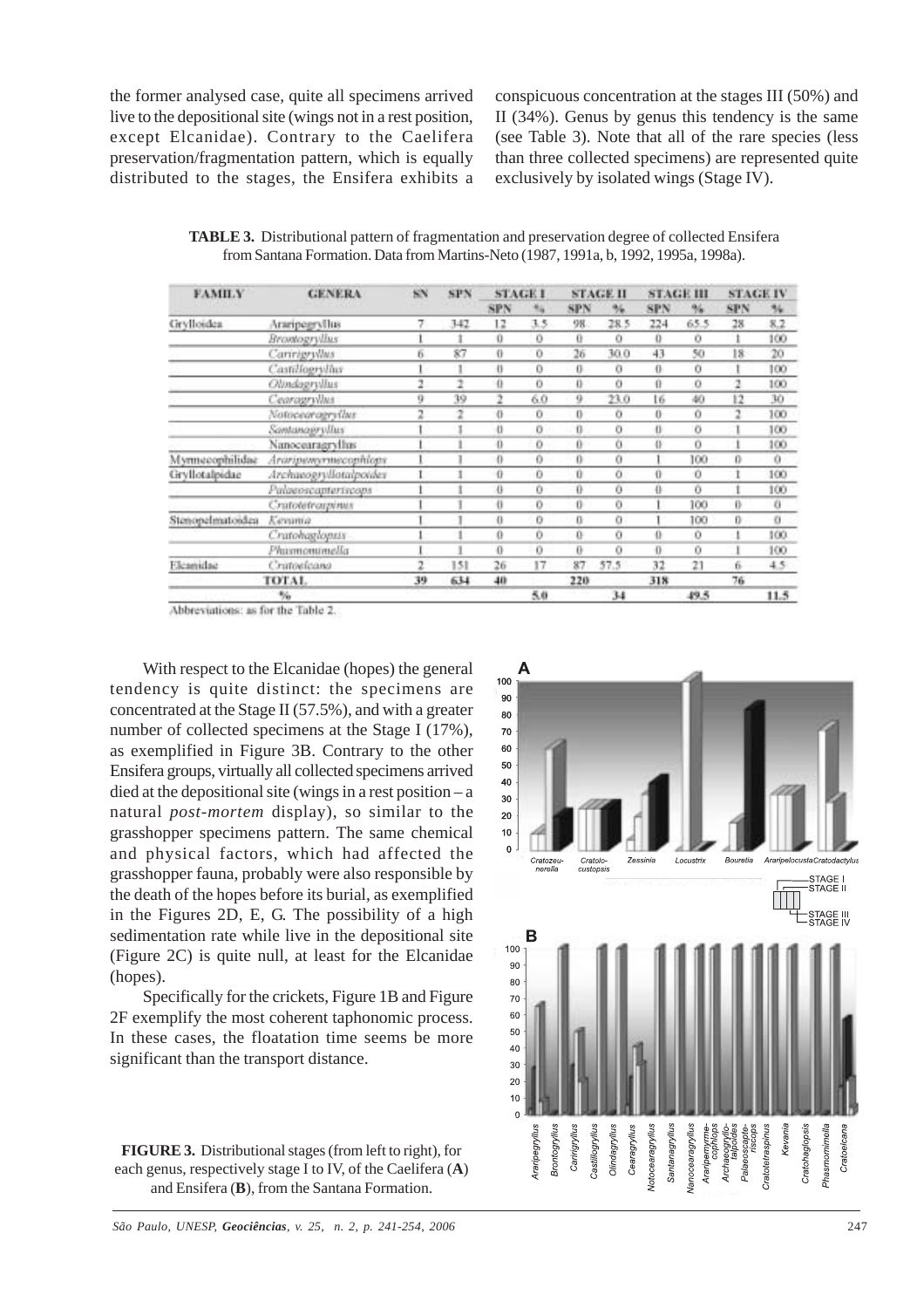### **WHAT IS THE PALEOECOLOGICAL IMPORTANCE IN KNOW IF THE SPECIMEN ARRIVED LIVE OR DEATH IN THE DEPOSITIONAL SITE?**

In the case of the alochtonous or parautochtonous specimens founded in the depositional site to know how the specimen arrived is really an important data. Obviously all collected fossil are dead! However, the taphonomic interest consist in know the exact moment before the definitive death. As stressed above, a specimen can arrive live or dead in the depositional site. If dead, something happened in its environments. For example, the arthropods where poisoned before their arrive (fire, volcanic eruptions, etc.) and so transported for the depositional site either by land (torrential waters, streams, rivers, rainfalls, etc.) or air (winds), being so a passive transport. If live, the arrive was due to winds or trough the same terrestrial hydrodynamic water flows pointed above, but in this case the transport was active. A terrestrial specimen found in the depositional site indicates nothing about the paleoecology of the local where was found, but much about the paleoenvironment which it was living.

In exceptional cases, it is possible that the water column itself was the responsible for the death of the organisms, which eventually overflow it. Several extant cases indicate that some algae species may have an explosive multiplication and cause mass mortality in the inhabitants of a lake and exhales toxic gases, killing the aerial life surrounding. This also may be happened in the geological past, and can be a coherent explanation for the grasshoppers and hopes from the Santana Formation, which arrived died in the depositional site, in a cyclic way along the geological column, but not for all other specimens founded.

After Martins-Neto (2002), at least three insect groups were demonstrated be experienced a mass mortality at Santana Formation: Elcanidae (hopes), Locustopsidae (grasshoppers), and Hexagenitidae nymphs (Ephemeroptera), the former two being alochtonous to the depositional site (terrestrials, not lived in the lake) and the last one being autochthonous (probably lived in the proper depositional site). The problems, which caused the death of the terrestrial arthropods, may be not the same for the aquatic ones. The hopes constitutes a peculiar group of the Santana Formation with thousands of collected specimens, but with just two recognized species characterizing a group that visibly reflects an environmental stress problem (thousands of specimens of the same species). This is not the same case for the grasshoppers, which are very diverse (at least 30 recognized species), and also quite all specimens arrived died to the depositional site. On the other hand, the Ephemeroptera nymphs was passing by a paleoecological problem (Martins-Neto, 1996, 2002) not restricted to them – the problem has affected probably also all other groups autochthonous to the paleolake: Odonata nymphs, aquatic heteropterans and coleopterans, fishes, anurans, and so on. This seasonal problem may be due simply to a salt concentration change, evaporation of the entire lake (coherent with the sedimentology and paleoclimatology – evaporation rate high, climates hot tending to aridity), poisoning (the algae cycle; Martins-Neto, 2002), acid rain, and so on. More than 90% of the other arthropod groups arrived probably live at the final depositional site.

## **THE "MOVIES EFFECT": THE DEATH STEP BY STEP**

Another interesting taphonomic peculiarity of the Santana Formation paleoarthropodofauna is the "movie effect", *i.e*., all steps of the death process of an organism preserved at the same depositional site. Figure 2A exhibits several steps of the death of a spider, as a movie or screen play: a spider specimen seeming walking in life (Tr1), beginning to die (some legs becoming retracted to the body: Tr2), retracting more (Tr3), totally retracted (Tr4), and finally a definitive death, at its natural ventral position (Tr5). Each of these steps evidently implies distinct relative times (Tr1 to Tr5) within a global time (the depositional site horizon: T1 and T2). Some of the possible explanations for this effect could be several distinct specimens falling live at distinct relative times and with distinct floatation time before the final burial, or several distinct specimens dieing in its terrestrial habitat at distinct times, and so transported altogether to the

depositional site (Figure 2B). It is interesting to observe that each specific death stage was "frozen" and the normal process was interrupted. The unique way of occurs this is a "trap". This is common, for example, in amber peaces. Thousands of arthropods trapped in amber peaces are virtually frozen in the time: insects in copula, ants at work, insects laying its eggs, parasites and its hosts, and so on. The former hypothesis seems to be not defensible because, for example, a death process by asphyxia of a spider in water implies in a "total" death, *i.e.*, the spider fall live, if this is the case, and die or not. If dies, it will attain rapidly the step Tr5, when could be or not be buried at the bottom, but the intermediate steps will be impossible to preserve in these conditions. So, the instantaneous death on land by trapping is more plausible, a "freezing effect" by rapid burial (Figure 2C). This can explain exceptionally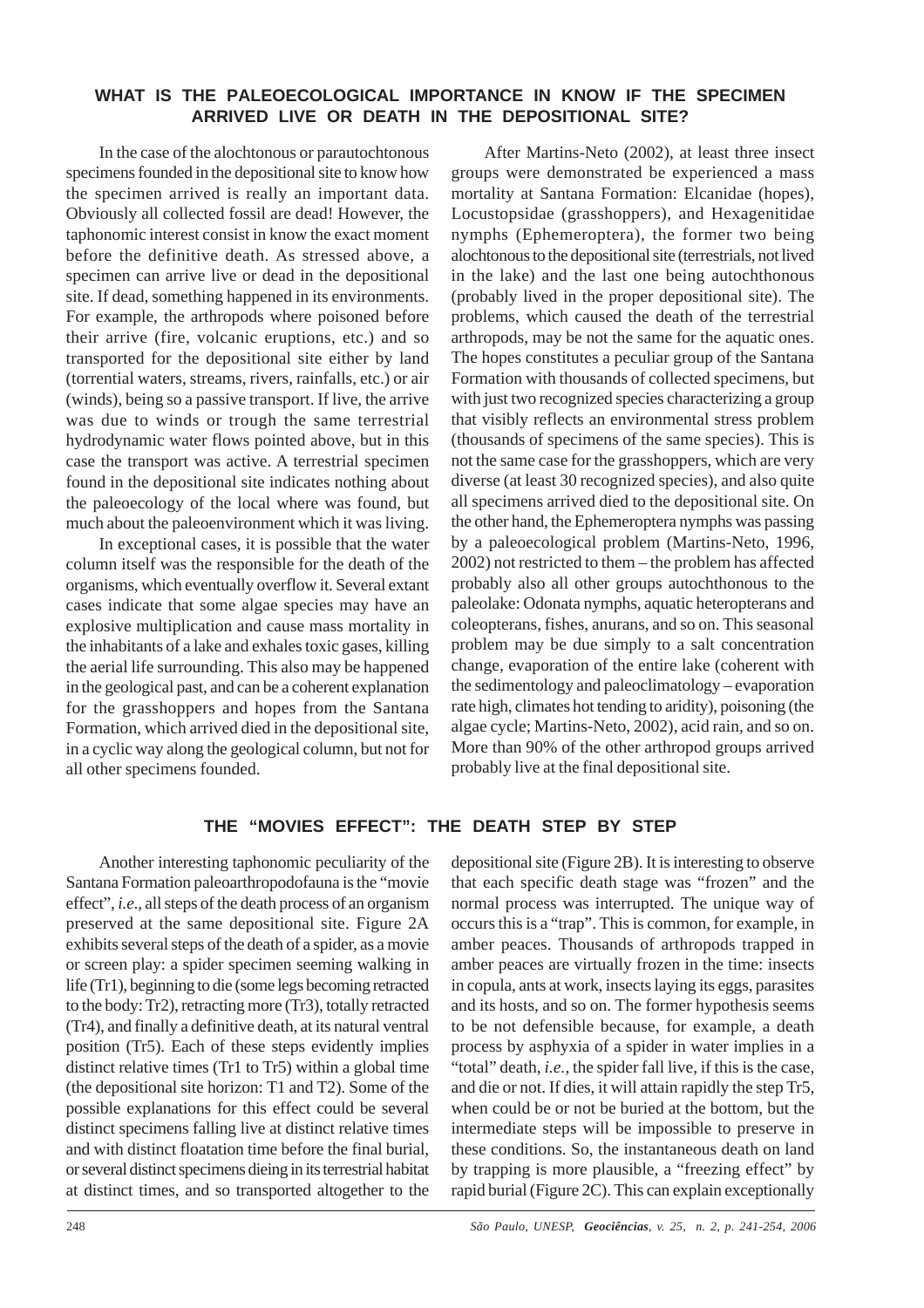preserved species as the hope of Figure 4A (in the exact instance of laying its eggs), that of Figure 4B (in the exact instance of its jump), or that of Figure 4C (apparently in copula). All these examples are extremely

improbable to have occurred in water, and are better explained by the scheme of Figure 2G being instantaneously "trapped" probably by a muddy flow, producing the "movies effect".



**FIGURE 4. A-C**: exceptionally preserved Elcanidae (*Cratoelcana* Martins-Neto) from the Santana Formation –in jump position (**A**); oviposition and a possible copula (**B**). **D**:"death behaviour" of the ichnogenus *Diplichnite*s sp. from the Varvite Park (Itu municipality, São Paulo State, Brazil – Paraná Basin, Carboniferous). **E-F**: enrolment in trilobites. **A**, from Kevin Mc Kevan, a gift in life to the senior author; **B**, from Martins-Neto (1991); **C**, from Martins-Neto (1995); **D**, photo by Martins-Neto; **E** and **F,** reproduced and adapted with permission from Gon III (2004).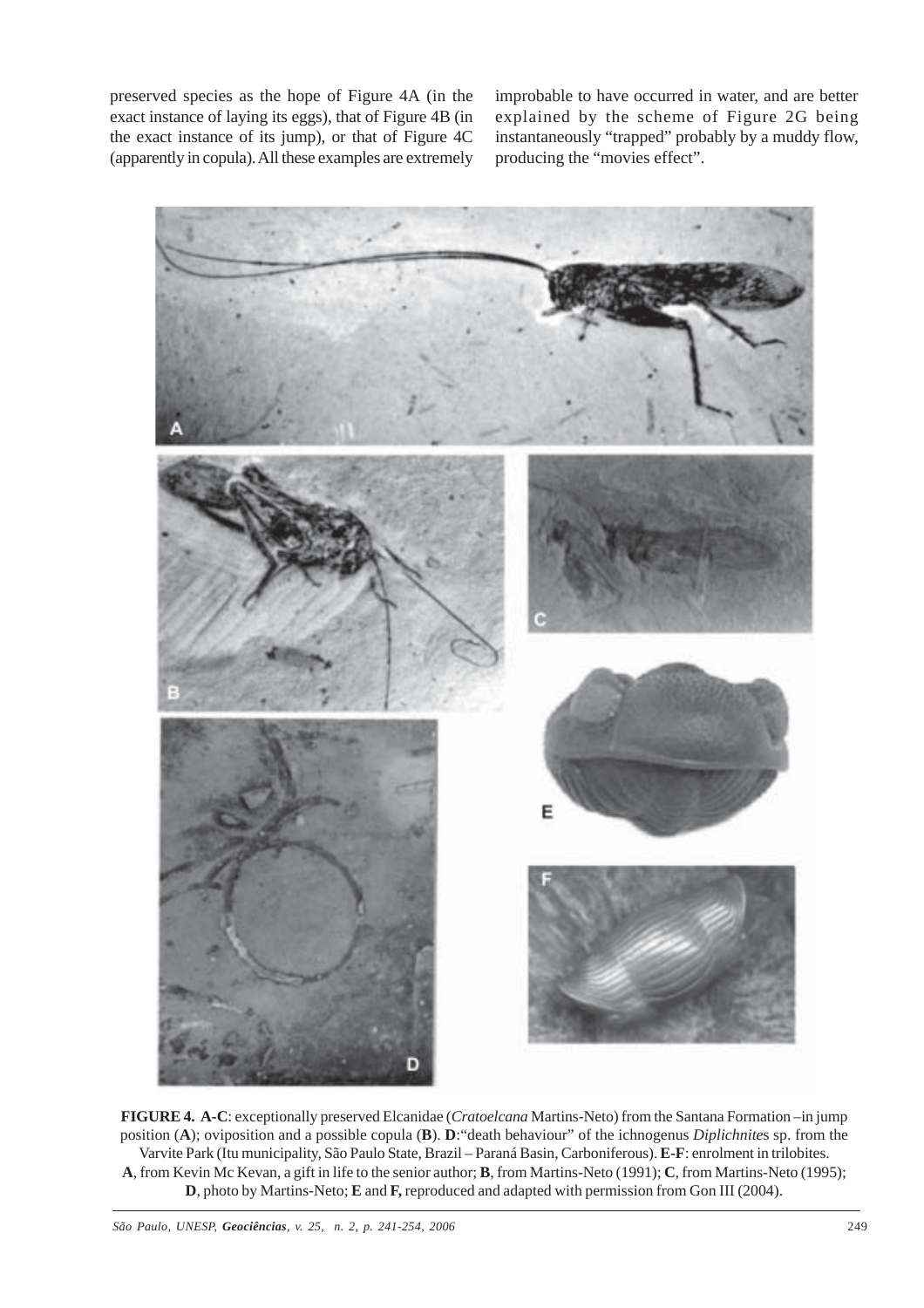# **PALEOETHOLOGY: THE DISTINCT FACES OF THE ANIMAL BEHAVIOUR**

The behaviour consists of acts that the animal exhibits, non restrict just to the locomotion types (running, jumping, flying, and crawling) or to other activities which are in general derived from moving, as copula, burrowing or feeding (Del-Claro & Prezoto, 2003), but producing sounds, pheromones, twisting of the antenna, colour pattern, predation strategies and until the absence of movement (simulating death, enrolling, as well as others).

The facial muscles are studied today to understand distinct types of expressed behaviours. Due to the complexity of the facial muscles of the human being, a great account of associated behaviour can be expected and immediately understood, as for example when the individuals are hungry, timid, smiling, thinking, exhibit a surprise or terror expression, and so on (see some of them in Figure 5A). Several times, all their facial expressions are related with other adding movements, as for example of the eyelid, mouth, eyes, hands, arms, and sometimes altogether. On the other hand, a mouth movement may express behaviour completely different of the face one, at the same time. The same may occur for closely related animals (other primates for example), although a little less complex conjunct of facial muscles. Going back to the phylogenetic tree (vertebrates, for example), the complexity degree diminishes or not: basic

behaviours, as mating, territoriality, defence and attack, and so on, are expected. All these behaviours are also expected to have occurred in animals of the geological past. Why not dinosaurs expressing a huge face, a hungry face, a surprise face, and all other probable ways to express behaviour? (In the Figure 5B, C, some probable ones).

So, ethology is the study of these observed acts and the paleoethology is the study of these same acts since be expressed or inferred in the external morphology of the fossils. Several of these paleobehaviour are extracted from the combination of the paleobiomechanic, paleophysiology, and from the paleoichnology (disciplines or sub disciplines which have experiencing notorious advances) data.

Apart vertebrates, the fossil invertebrates also furnishes good elements for inferences on paleobehaviour, as is the case of the insects. Many professionals, especially entomologists, have dedicated to behavioural studies, specially of so called social insects. Ants, bees, and termites, for example, have a really extraordinary spectrum of behaviours, documented and widely studied. The same could be occurred with fossil insects and it is possible to make inferences on the behaviour throughout the external morphology, as pointed below.

# **TANATOSIS (DEATH SIMULATION – TO FAKE OF DEAD)**

Tanatosis is one of the more interesting invertebrate behaviours, due the fact that they may rapidly be observed in the nature and intuited with a relatively precision in fossils. From protozoan to molluscs, several species have special "sensors" acting in eminent dangerous situations: the nervous system of the organism temporarily stops all movements. This may occurs through the cilia with nervous termination, indeed rudimentary, retractile proboscis of echiuran and of several others platymorphs, or more specialized organs as the mollusc tentacles, which retracts to the first unexpected stimulus. Planarian, for example, paralyses itself under intense light. Several terrestrial gastropods totally retract itself, compacting (in the case of absence of a shell) or totally contracting inside the shell when they have one. Under danger, the traditional way could be simply run or fly, but is impossible to imagine snails trying this! For insects the antenna has high sensibility and some species are specialists in tanatosis. Really, the great majority when feeling itself in danger simply jump or go away flying; some are fast in the soil and run (*e.g*., cockroaches), but there is

extremely theatrical cases: some coleopteran species exaggerates so much in the scenic exhibition which includes from errant movements, simulating agony, to standing back for the substrate, with the legs close to the body, typical of a real *post-mortem* situation and stay paralysed by "unfinished seconds" (sometimes for hours; *e.g*., Barreto & Anjos, 2002) until the potential predator go away (generally the predator insects uses visual stimulus for catch the prey and hate "dead lunch" – if it does not move, surely is not a good lunch). Apart insects with theatrical Shakespearean tendencies, others simply push back their more vital and important body parts (head and members) until their security is again established. This strategic behaviour generally can save several coleopterans specimens when captured in a web spider, which also hate dead prey (if the prey was not killed by itself, the spider rejects the meal and remove it from its web). Some spiders also simulate death depending on the situation, pushing back the legs, remaining paralysed until having the opportunity for a fugue or attack. Some crustaceans, when their movements are restricted of any way, without conditions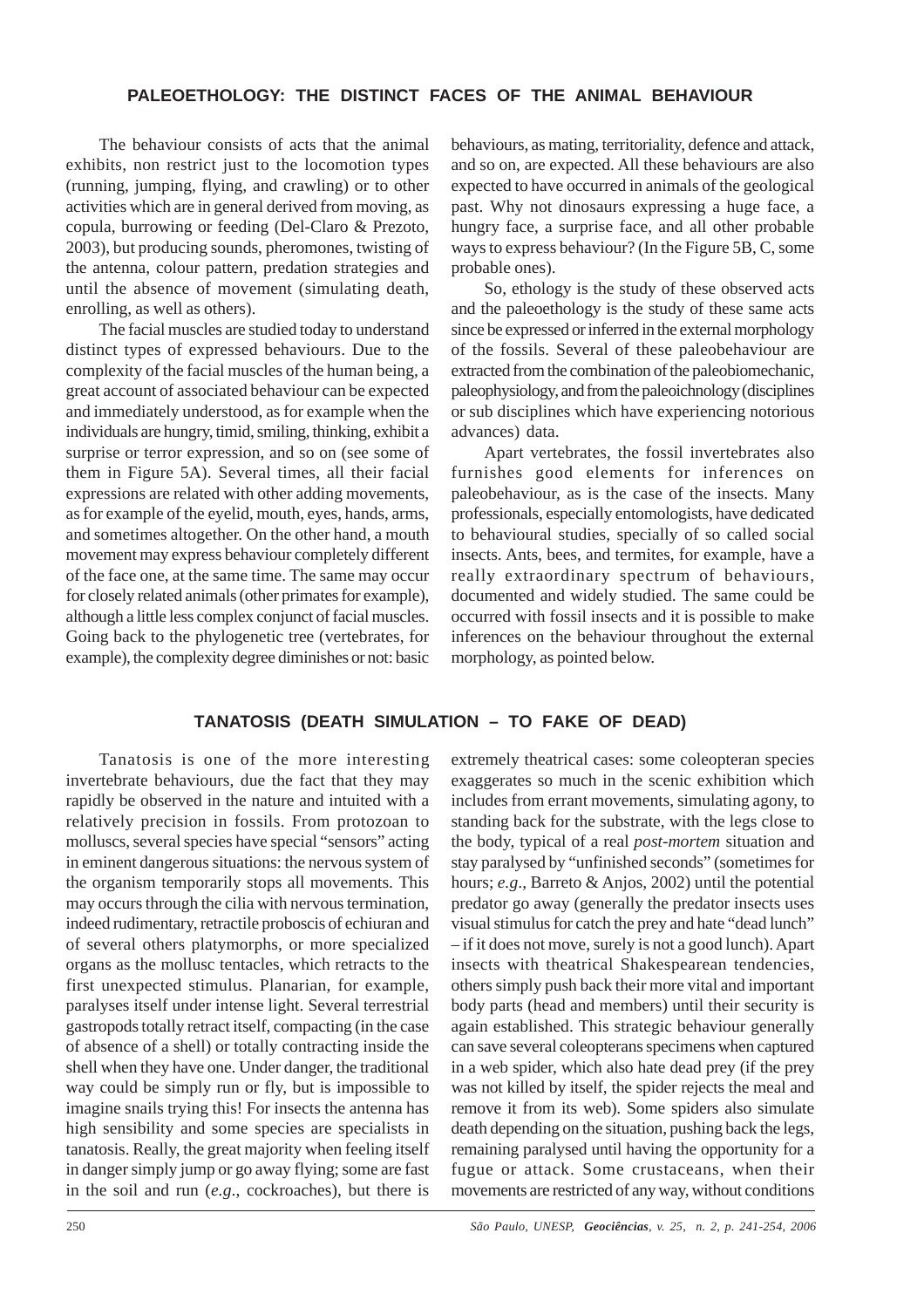

**FIGURE 5.** The distinct faces of the animal behaviour. **A**: the human been facial muscles. **B-C**: the dinosaur fashion, modified and adapted from several sources (specially Bakker, 1986). **D-J**: the death behaviour in dinosaurs (**D, G**) and pterosaurs (**H**), adapted from Wellnhoffer (1996); Cretaceous mammals (**E**), adapted from Czerkas & Czerkas (1990); *Archaeopteryx* (theropod dinosaur? Avis?), adapted from Wellnhoffer (1996); fishes from Santana Formation (photo by Martins-Neto); mesosaurid from Brazilian Permian (photo by Martins-Neto). **L**: "crazy" neuropterids insects (a special gift from Elke Gröning – Clausthal Institute, Germany); pterosaurs "facial behaviour" (drawn by Martins-Neto). **M**: "dinosaur teacher and students", from Martins-Neto (1993).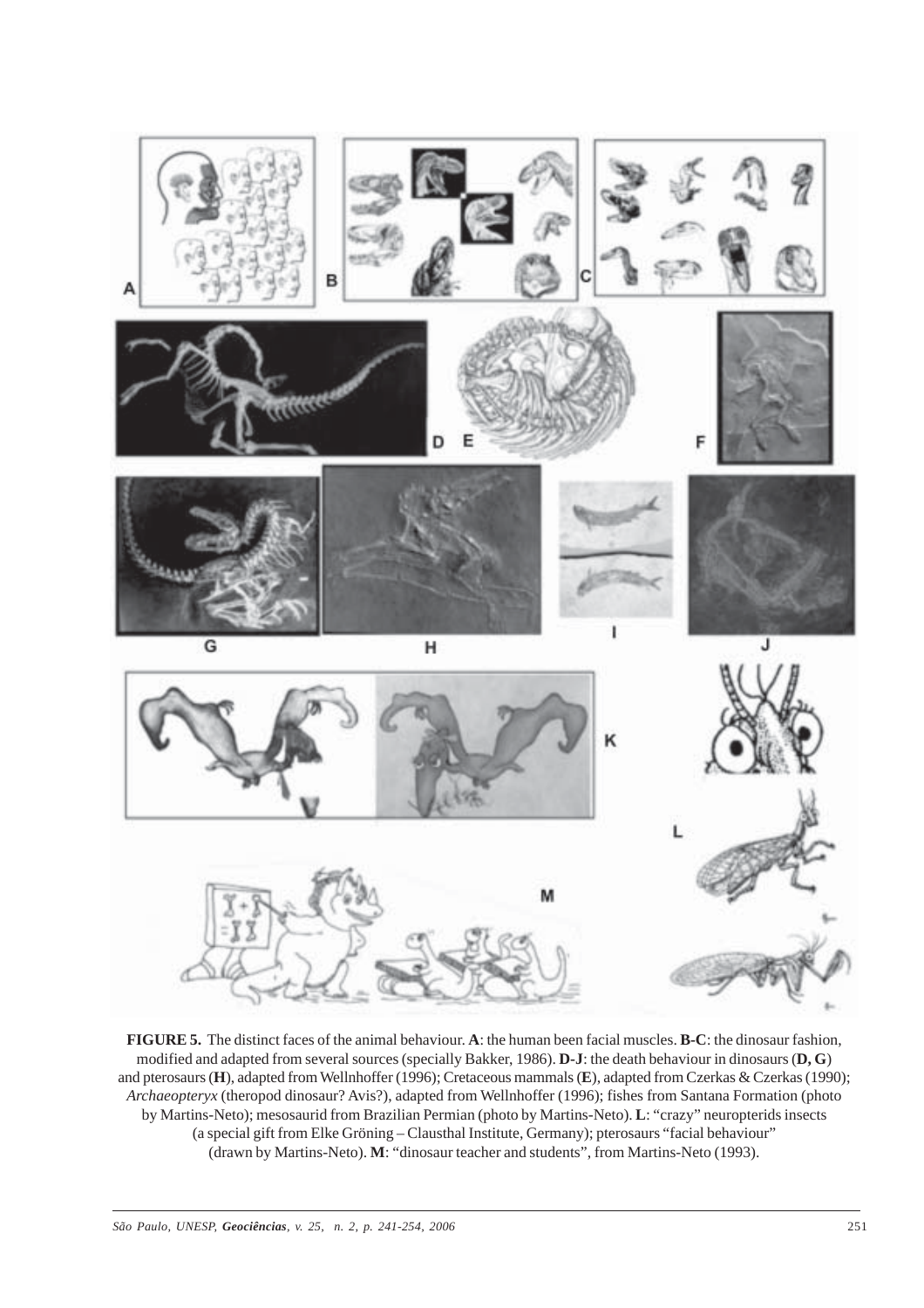of a fugue or a possible attack, contract their bodies inside the carapaces until a more favourable situation.

All these cases however are not precisely detected in the fossil record because it is not possible to affirm if the founded fossil was really dead or if it was just simulating death in the moment that was preserved. But there are incontestable cases of derivation of tanatosis preserved in fossils, as the case of the enrolment (not properly tanatosis but a derivation of it: a defensive behaviour). Several arthropods, such as myriapods, diplopods, isopods and trilobites, have this faculty, a variation of the true tanatosis, so protecting their vital and important body parts, remaining immobile

until the total disappearance of the situation that generates this behaviour. Several trilobites have the enrolment ability, forming a defensive ball or capsule, effectively protecting the vital body parts of the organism, including the ventral ones (Figure 4F), at the same time that exhibits a pseudo-aggressive posture (Figure 4E) to impress predators of any way. So, are the spiders of the Figure 2A simulating death at the moment which were "trapped"? It is probable; although just speculative, but perfectly possible, the specimens probably were "trapped" at distinct moments of several stages of a tanatosis, and the "trap" may represent the initial stimulus to this.

### **THE DEATH BEHAVIOUR: THANATOETHOLOGY, A NEW CONCEPT**

Thanatoethology (*tanatos*, death; *ethology*, study of the behaviour), literally " the study of the death behaviour", cannot be confused with other classical concepts as Taphonomy ("laws which drives the death"), Tanatosis ("simulating death"), Taphocenosis ("a death assemblage"), or others closely related paleontological and biological terms.

Thanatoethology refers to the identification, interpretation and study of a specific behaviour realised by the organism, moments before its definitive death, and also before of the beginning of the fossilization process. This behaviour express agony, several times due to asphyxia (in land, air and water), and can be

preserved in fossils as well as ichnofossils (see below).

The death behaviour in several cases can be associated to a mass mortality event (and constitutes a Taphocenosis), and may be an useful tool for paleoecological and paleoethological analysis. The identification of this paleobehaviour can be extracted from morphological traits preserved in the fossils, as for example fishes (mouth open, body contorted, typical of extant specimens dieing by asphyxia), dinosaurs and several other fossil vertebrates (head pushed back in a typical *rigor post-mortem* position; Figures 5D-J), and also in fossil invertebrates (virtually all which arrived live at the depositional site).

### **APPLICATION TO THE PALEOICHNOLOGY**

The ethologic classification is very important for the paleoichonologic analyses and is based on the behavioural patterns inferred from the morphologic traits of the ichnofossils. Twelve categories or ethological groups are known (Buatois et al., 2002):

- 1. *Repichnia*: ichnogenera attributed to the arthropods displacement; it is related to the locomotion mechanisms, including marks of fish swimming traces;
- 2. *Cubichnia*: attributed to rest activities, several times confused with the *post-mortem* impression of the animal;
- 3. *Pascichnia*: attributed to the displacement and alimentation at the same time, related to the forrageceous activity on microbial beds or algalic beds or in strata rich in organic matter;
- 4. *Fodinichnia*: attributed to temporary subscavations of sedimentophagous organisms;
- 5. *Domichnia*: attributed to perforations or galleries,

which serves as permanent or temporary home to infaunal organisms;

- 6. *Equilibrichnia*: reflects the variation rate of the sedimentation and/or erosion, and frequent reconstruction of the openings and reposition of the digging in the substrate;
- 7. *Fugichnia*: escape structures made by organisms in fugue;
- 8. *Agrichnia*: gallery systems, intrastratal swallow, horizontal, of high complexity degree, made by colonial or social organisms;
- 9. *Chemichnia*: multibranched galleries and meandrant excavations filled by decaying organic matter due to chemical symbionts organisms in anaerobic/disaerobic substrates;
- 10. *Calichnia*: simply or branched tubes with wide extremities (cell type), which are nidification structures, commonly of bees and coleopterans;
- 11. *Aedifichnia*: domic structures built over the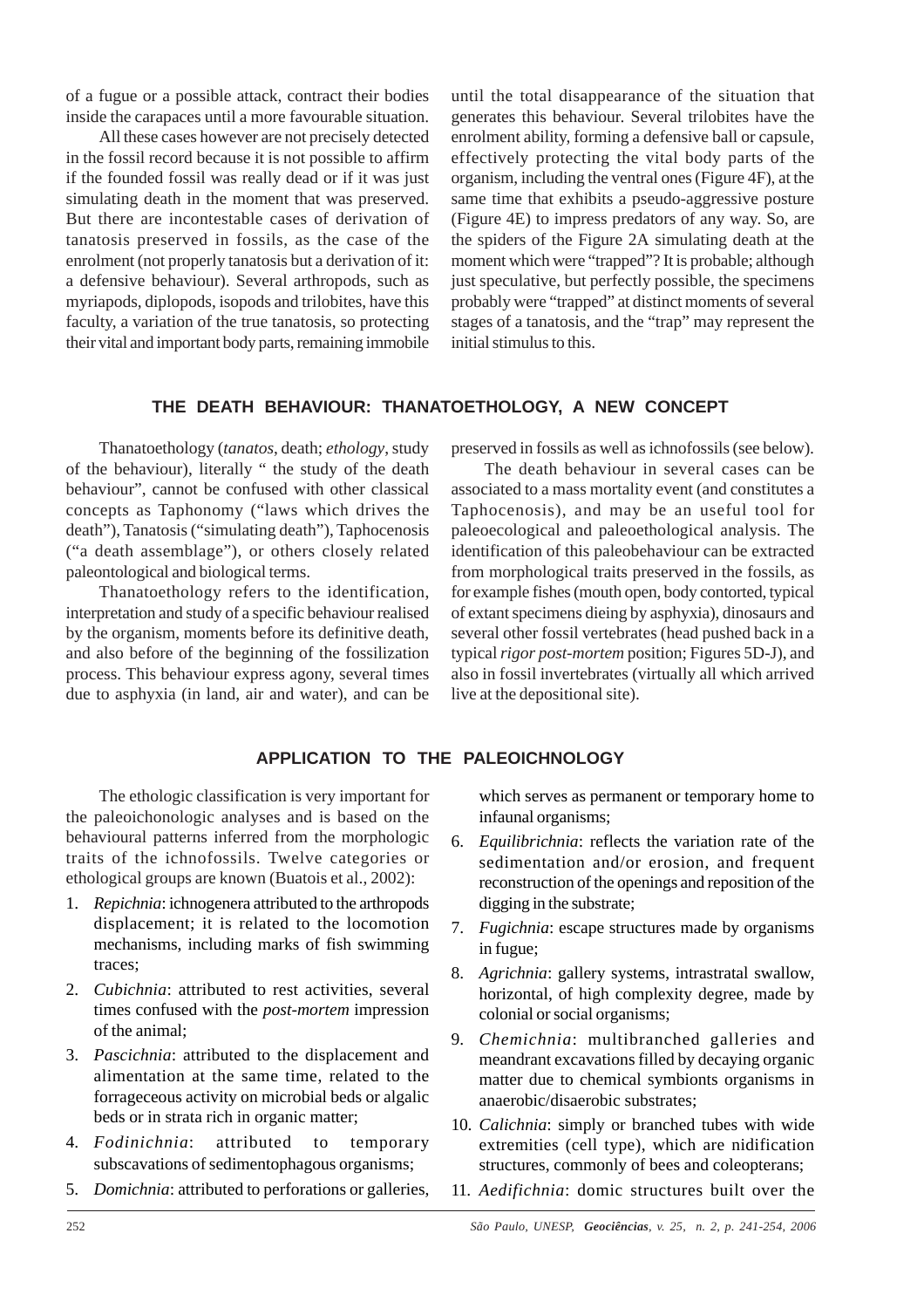substrate (social insects as isopterans);

12. *Praedichnia*: perforation structures restricted to hard substrates, characterized by circular holes in shells and invertebrates carapaces, especially aquatics.

None of the briefly commented ethological groups is specific for the "death behaviour", although several good examples are available in the fossil record. "Death behaviour" is very different of, for example, a rest behaviour (*Cubichnia*) or a typical locomotion behaviour (*Repichnia* and *Pascichnia*). It is also different of a simple died organism, resting in the substrate. "Death behaviour" is also dynamic in essence, reflecting an activity of the organism when in life, or little before its definitive death. Several tracks founded at the Varvito Park (São Paulo State, Itu municipality – Upper Carboniferous, Paraná Basin) are attributed to myriapod locomotion (*Diplichnites*: tracks,

trials and footprints epi- or intra-strata, linear or sinuous, sometimes branched, and continuous sulcus). A myriapod in life produces a linear track or little sinuous. The Itu tracks exhibit a conspicuous sigmoid or helicoidal tracks (Figure 4D), typical of animals in agony ("death behaviour"). Asphyxiated fish produces 8 shaped tracks (common examples are available from the Lower Cretaceous of Northeast Brazil), and, so, "death behaviour".

For all these specific cases, it is proposed here a new ethological group: *Thanatoichnia* n. nom., reflecting specifically tracks, trails or footprints produced by animal in agony (frequently caused by absence of oxygen, or inhalation of toxic gases, as ammonia, volcanic gases and other poisonous fluids and gases). "Death behaviour", now *Thanatoichnia*, is frequently associated to a local or regional mass mortality event being so very important to paleoecological inferences.

### **BIBLIOGRAPHIC REFERENCES**

- 1. ALLISON, P.A. The role of anoxia in the decay and mineralization of proteinaceous macro-fossils. **Paleobiology**, v. 14, n. 2, p. 139-154, 1988.
- 2. BAKKER, R. **The dinosaur heresies: a revolutionary view of dinosaurs**. Longman Scientific & Technical (Ed.), England, 481 p., 1986.
- 3. BARRETO, M.R. & ANJOS, N. DOS. Mecanismos de defesa e comportamentos alimentar e de dispersão de *Spermologus rufus*, Boheman 1843 (Coleoptera: Curculionidae). Lavras: Universidade Federal de Lavras, **Ciência e Agrotecnologia**, v. 26, n. 4, p. 804-809, 2002.
- 4. BATE, R.H. Phosphatized ostracods with appendages from the Lower Cretaceous of Brazil. **Palaeontology**, v. 1, n. 3, 1972.
- 5. BUATOIS, L.A.; MÁNGANO, M.G.; ACEÑOLAZA, F.G. **Trazas fósiles. Señales de comportamiento en el registro estratigráfico***.* Museo Paleontológico Egidio Feruglio, Edição Especial, Argentina, 382 p., 2002.
- 6. CZERKAS, S.J. & CZERKAS, S.A. **Dinosaurs. A global view**. New York: Mallard Press, 1990, 247 p., 1990.
- 7. DEL-CLARO, K. & PREZOTO, F. O que é comportamento animal. In: DEL-CLARO, K. & PREZOTO, F. (Orgs.), **As distintas faces do comportamento animal**. São Paulo: Sociedade Brasileira de Etologia/Editora e Livraria Conceito, v. 1, p. 10-13, 2003.
- 8. EFREMOV, J.A. Taphonomy: A new branch of paleontology. **Pan-American Geologist**, v. 74, p. 81-93, 1940.
- 9. FRANZEN, J.L. Exceptional preservation of Eocene vertebrates in the lake deposit of Grube Messel (West Germany*).* **Philosophical Transactions of the Royal Society of London**, Series B, v. 311, p. 181-186, 1985.
- 10. GON III, S.M. **A Guide to the orders of trilobites**. 2004. Available in: http://www.trilobites.info.
- 11. KIDWELL, S.M.; FÜRSICH, F.T.; AIGNER, T. Conceptual framework for the analysis and classification of fossil concentrations. **Palaios**, v. 1, p. 228-238, 1986.
- 12. MARTINS-NETO, R.G. Um novo gênero de Orthoptera (Insecta, Grylloidea) da Formação Santana, Bacia do Araripe (Cretáceo Inferior) Nordeste do Brasil. In: CONGRESSO

BRASILEIRO DE PALEONTOLOGIA, 10, 1987, Rio de Janeiro. **Anais...** Sociedade Brasileira de Paleontologia, 1987, v. 2, p. 599-609.

- 13. MARTINS-NETO, R.G. Um novo gênero e duas novas espécies de Tridactylidae (Insecta, Caelifera) da Formação Santana (Cretáceo Inferior do Nordeste do Brasil). **Anais da Academia Brasileira de Ciências**, v. 62, n. 1, p. 51-59, 1990. (a).
- 14. MARTINS-NETO, R.G. The family Locustopsidae (Insecta, Caelifera) in the Santana Formation (Lower Cretaceous, Northeast Brasil). I - Description of two new species of the genus *Locustopsis* Handlirsch and three new species of the genus *Zessinia* n. gen. In: SIMPÓSIO SOBRE A BACIA DO ARARIPE E BACIAS INTERIORES DO NORDESTE, 1, 1990, Crato. **Atas...** Sociedade Brasileira de Paleontologia, Departamento Nacional da Produção Mineral, 1990, p. 227-291. (b).
- 15. MARTINS-NETO, R.G. Sistemática dos Ensifera (Insecta, Orthopteroida)da Formação Santana, Cretáceo Inferior do Nordeste do Brasil, **Acta Geológica Leopoldensia**, v. 32, n. 14, p. 3-162, 1991. (a).
- 16. MARTINS-NETO, R.G. *Cratogryllus cigueli*, nova espécie de Ensifera (Insecta, Grylloidea) da Formação Santana (Cretáceo Inferior), Bacia do Araripe, Nordeste do Brasil. **Acta Geológica Leopoldensia**, v. 33, p. 153-156, 1991. (b).
- 17. MARTINS-NETO, R.G. Nova ocorrência, variabilidade morfológica e relações filogenéticas do gênero *Cratoelcana* Martins-Neto, 1991 (Insecta, Ensifera, Elcanidae), da Formação Santana, Bacia do Araripe, Brasil. **Revista Brasileira de Entomologia**, v. 36, n. 4, p. 817-830, 1992.
- 18. MARTINS NETO, R.G. **Práticas de Paleontologia**. São Paulo: Catalise, v. 200, 2a. ed., 150 p., 1993.
- 19. MARTINS-NETO, R.G. Complementos ao estudo sobre os Ensifera (Insecta, Orthopteroidea) da Formação Santana, Cretáceo Inferior do Nordeste do Brasil. **Revista Brasileira de Entomologia**, v. 39, n. 2, p. 321-345, 1995. (a).
- 20. MARTINS-NETO, R.G. Araripelocustidae fam. n., nova família de gafanhotos (Insecta, Caelifera) da Formação Santana,